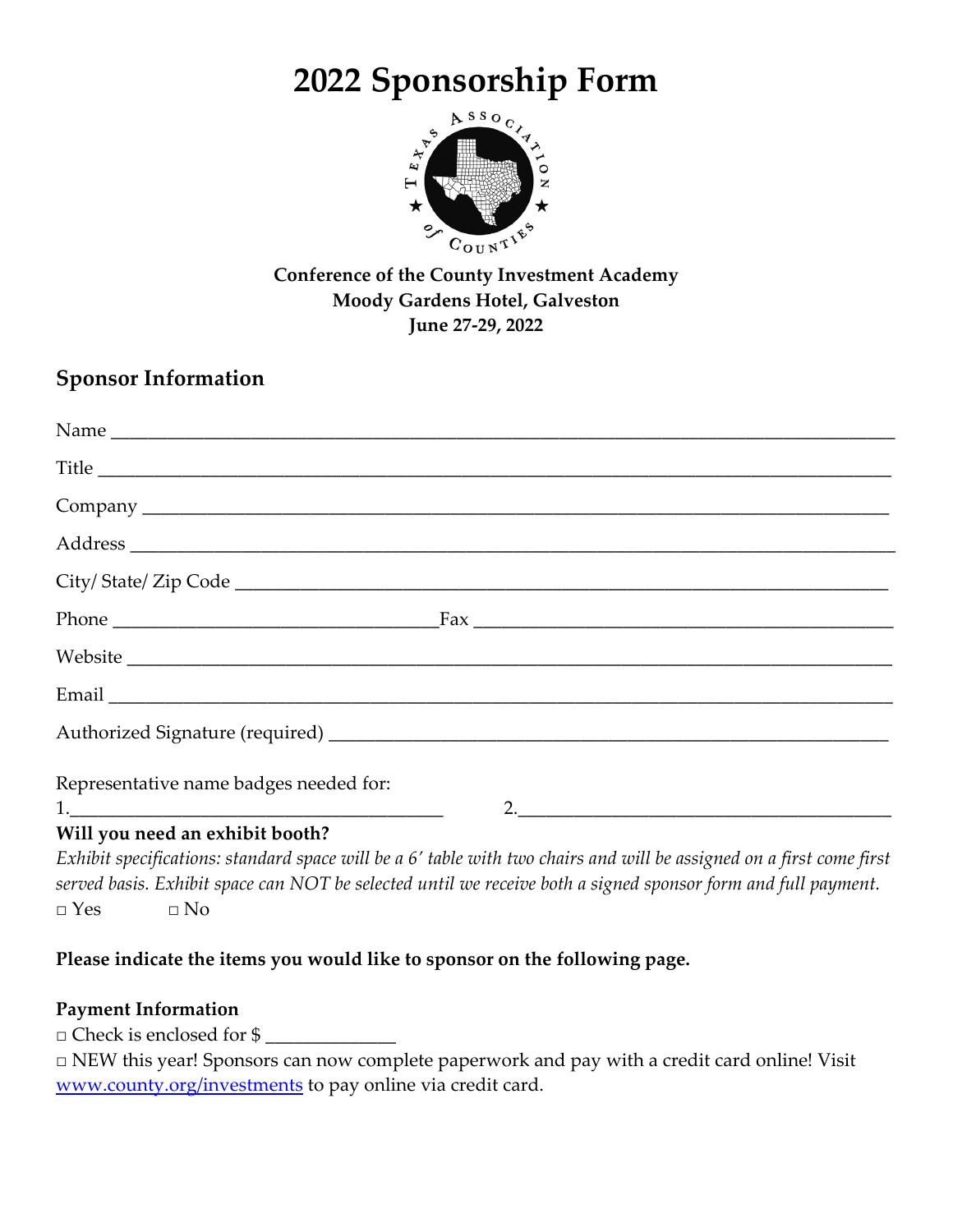# **2022 Sponsorship Form**

### **Conference of the County Investment Academy Moody Gardens Hotel, Galveston June 27‐29, 2022**

### **2022 Sponsorship Opportunities – Events** *(Please indicate your sponsorship choices)*

| <b>Event Sponsorships</b>                | <b>Exclusive Sponsorship</b> | Co-Sponsorship |  |
|------------------------------------------|------------------------------|----------------|--|
| Monday                                   |                              |                |  |
| Break (p.m.)                             | $\Box$ \$3,500               | $\Box$ \$1,750 |  |
| <b>Welcome Reception</b>                 | $\Box$ \$5,000               | $\Box$ \$2,500 |  |
| Tuesday                                  |                              |                |  |
| Morning Coffee and Continental Breakfast | $\Box$ \$4,500               | $\Box$ \$2,250 |  |
| Break (a.m.)                             | $\Box$ \$2,000               | $\Box$ \$1,000 |  |
| Recognition Luncheon                     | $\Box$ \$5,000               | $\Box$ \$2,500 |  |
| Break (p.m.)                             | $\Box$ \$3,800               | $\Box$ \$1,900 |  |
| Wednesday                                |                              |                |  |
| Morning Coffee and Continental Breakfast | $\Box$ \$4,500               | $\Box$ \$2,250 |  |
| Break (a.m.)                             | $\Box$ \$2,000               | $\Box$ \$1,000 |  |
| Contribution(not event-specific)         | \$                           |                |  |
| <b>TOTAL AMOUNT DUE:</b>                 | \$                           |                |  |

**Based on the total amount due, I qualify for the benefits of the sponsorship level indicated below:**

| $\Box$ Platinum    | $$3,500+$         |
|--------------------|-------------------|
| $\Box$ Gold        | $$2,500 - $3,499$ |
| $\Box$ Silver      | $$1,500 - $2,499$ |
| $\Box$ Contributor | \$1,499 and less  |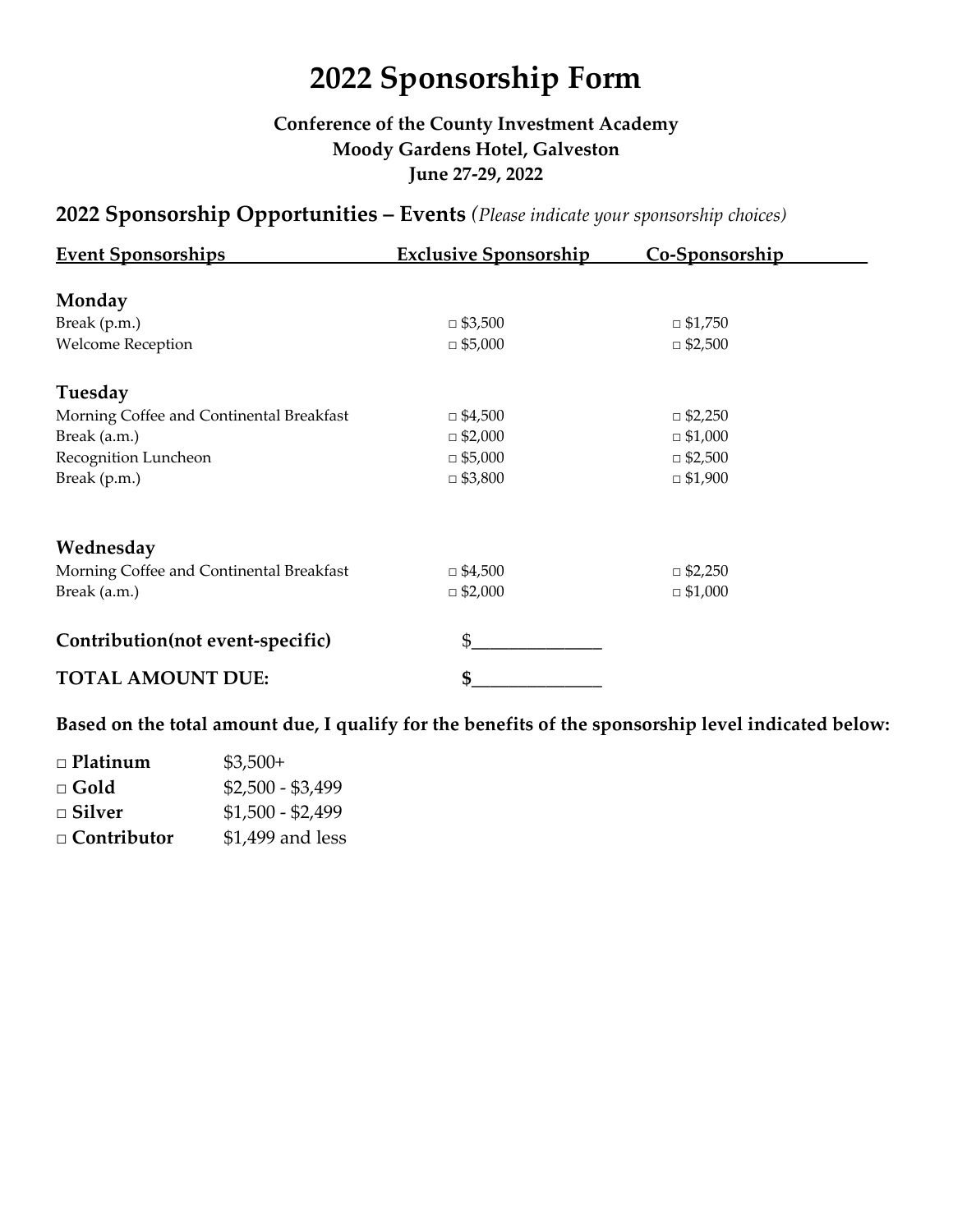## **2022 Sponsorship Form**

### **Conference of the County Investment Academy Moody Gardens Hotel, Galveston June 27‐29, 2022**

### **SPONSORSHIP OPPORTUNITIES**

The sponsorship level system is designed to recognize each sponsor by the amount of money you contribute. You can choose to sponsor events, donate money and be recognized by the level listed below or both. By incorporating a sponsorship level system each sponsor is recognized by signage at the event and again under a sponsorship level depending on how much you contribute, whether for one or multiple event sponsorships. This gives you, the sponsor, the opportunity to spread your money and recognition across more than one event or item. The total amount of your contribution will determine your sponsorship level. Please see levels listed below:

| Platinum      | $\$3,500+$        | Contributor                     | \$1,499 and less |
|---------------|-------------------|---------------------------------|------------------|
| Gold          | $$2,500 - $3,499$ | <b>Exhibit Booth Only</b> \$600 |                  |
| <b>Silver</b> | $$1,500 - $2,499$ |                                 |                  |

Each level would also bring additional benefits. Below are the benefits offered per level:

o **Platinum \$3,500+**

- A platinum designated exhibit booth in the exhibit hall should you exhibit in addition to sponsoring
- Signage at the event you sponsor (if there are events)
- Recognition on your representatives' name badges
- Name printed in the conference program
- Ad in the conference program (full page) ‐ *Please see ad specs and deadlines listed below*
- Conference registration for 2 representatives
	- o Each additional badge will be a \$50.00 charge

### o **Gold \$2,500 ‐ \$3,499**

- A preferential booth location in the Exhibit Hall should you exhibit in addition to sponsoring
- Signage at the event you sponsor (if there are events)
- Recognition on your representatives' name badges
- Name printed in the conference program
- Ad in the conference program (1/2 page ad) ‐ *Please see ad specs and deadlines listed below*
- Conference registration for 2 representatives
	- o Each additional badge will be a \$50.00 charge